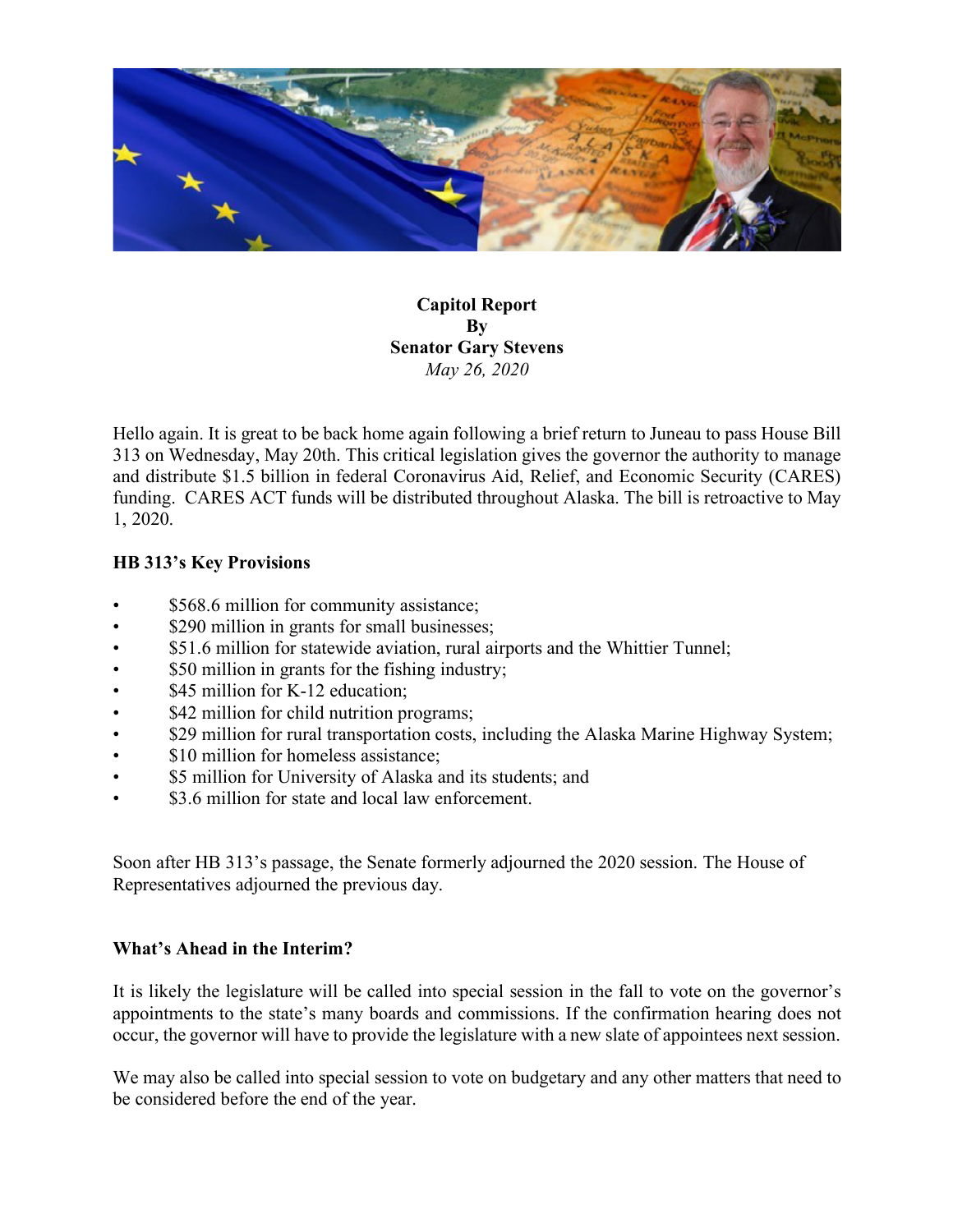Of course, we will also be keeping a close watch on the impacts of COVID-19 as Alaska's economy reopens. I believe the governor is getting good advice from medical experts on reopening, and I am optimistic that Alaska has the resources and knowhow to do this safely.

### **July PFD Distribution**

As you may have heard, the governor has moved up the distribution of this year's Permanent Fund Dividend (PFD) to July. PFD payments for eligible Alaskans start Wednesday, July 1st.

The amount of this year's PFD is \$1,000.

You can check your eligibility online at: https://pfd.alaska.gov/

You can also call the PFD Division by phone at: 907-269-0370.

#### **Election Information**

Alaska's primary election will be held on Tuesday, August 18th. Polls will open for in-person voting from 7:00 a.m. through 8:00 p.m. on that date.

The Division of Elections will not be utilizing mail-in ballots in the August primary. If you have health concerns, I recommend your requesting an absentee ballot from the Alaska Division of Elections.

You can get more information on absentee voting, and also register to vote or update your registration online at http://www.elections.alaska.gov. Or call tollfree at: (866) 952-8683

#### **How to Get Ahold of Us**

We hope to safely reopen the Senate District P offices to foot traffic soon. In the meantime, please give my offices a call if we can be of assistance to you with issues involving state agencies.

Contact us in Kodiak at (907) 486-4925.

You can reach us in Homer at (907) 235-0690.

Of call us toll free at 1-800-821-4925.

E-mail me at Sen.Gary.Stevens@akleg.gov

My interim address is:

Senator Gary Stevens 305 Center Ave, STE 1 Kodiak, AK 99615